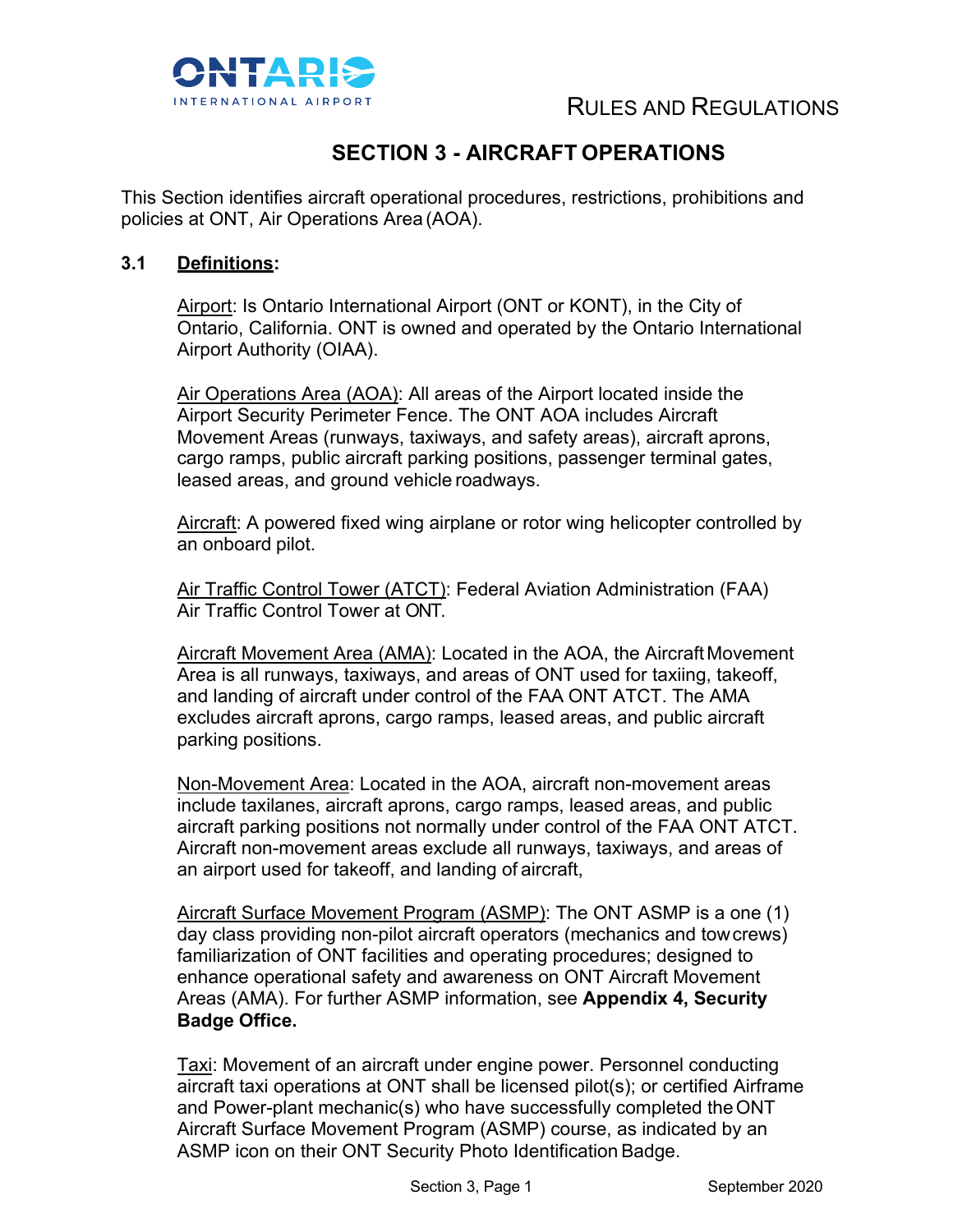

Tow: Movement of an aircraft by an external source such as an aircraft paymover, tractor, tug or other piece of ground support equipment (GSE) specifically designed to move and tow aircraft.

#### **3.2 Compliance:**

The ONT CEO or his/her authorized representative shall have authority to deny the use of the Airport to any aircraft or pilot violating OIAA, TSA or FAA Regulations, whether at ONT or elsewhere.

#### **3.3 Aircraft Incident/Accident Reporting:**

The operator of any aircraft involved in an incident/accident causing personal injury or property damage shall, in addition to all reports requiredto be made to other agencies, make a prompt and complete report concerning said incident/accident to the ONT CEO or his/her authorized representative through **ONT Police Bureau Dispatch, (909) 986-6711 and ONT Airside Operations, (909) 214-7682 or (909) 2 1 4 -7683.**

#### **3.4 Disabled Aircraft:**

- a. Any owner, lessee, operator or other person having the control, or the right of control of any disabled aircraft on the Airport shall be responsible for the prompt removal and disposal thereof, and any and all parts thereof, subject, however, to any requirements or direction of: the NTSB, the FAA, the ONT CEO or his/her authorized representative at ONT, that such removal or disposal be delayed pending an investigation of an accident.
- b. Any owner, lessee, operator or other person having control, or the right of control, of any aircraft does, by use of the Airport, agree and consent, notwithstanding any provision in any agreement, lease, permit or other instrument to the contrary, that the ONT CEO or his/her authorized representative at ONT, may take any and all reasonable and necessary action to affect the prompt removal or disposal of disabled aircraft that obstructs any part of the Airport utilized for aircraft operations; that any costs incurred by or on behalf of the Airport for any such removal or disposal of any aircraft shall be paid to the OIAA; that any claim for compensation against the OIAA and any of its officers, agents or employees, for any and all loss or damage sustained to any such disabled aircraft, or any part thereof, by reason of any such removal or disposal is waived, and that the owner, lessee, operator or other person having control, or the right of control, of said aircraft shall indemnify, hold harmless and defend the OIAA and all of its officers, agent and employees, against any and all liability for injury to or the death of any person or for any damageto any property arising out of such removal or disposal of said aircraft.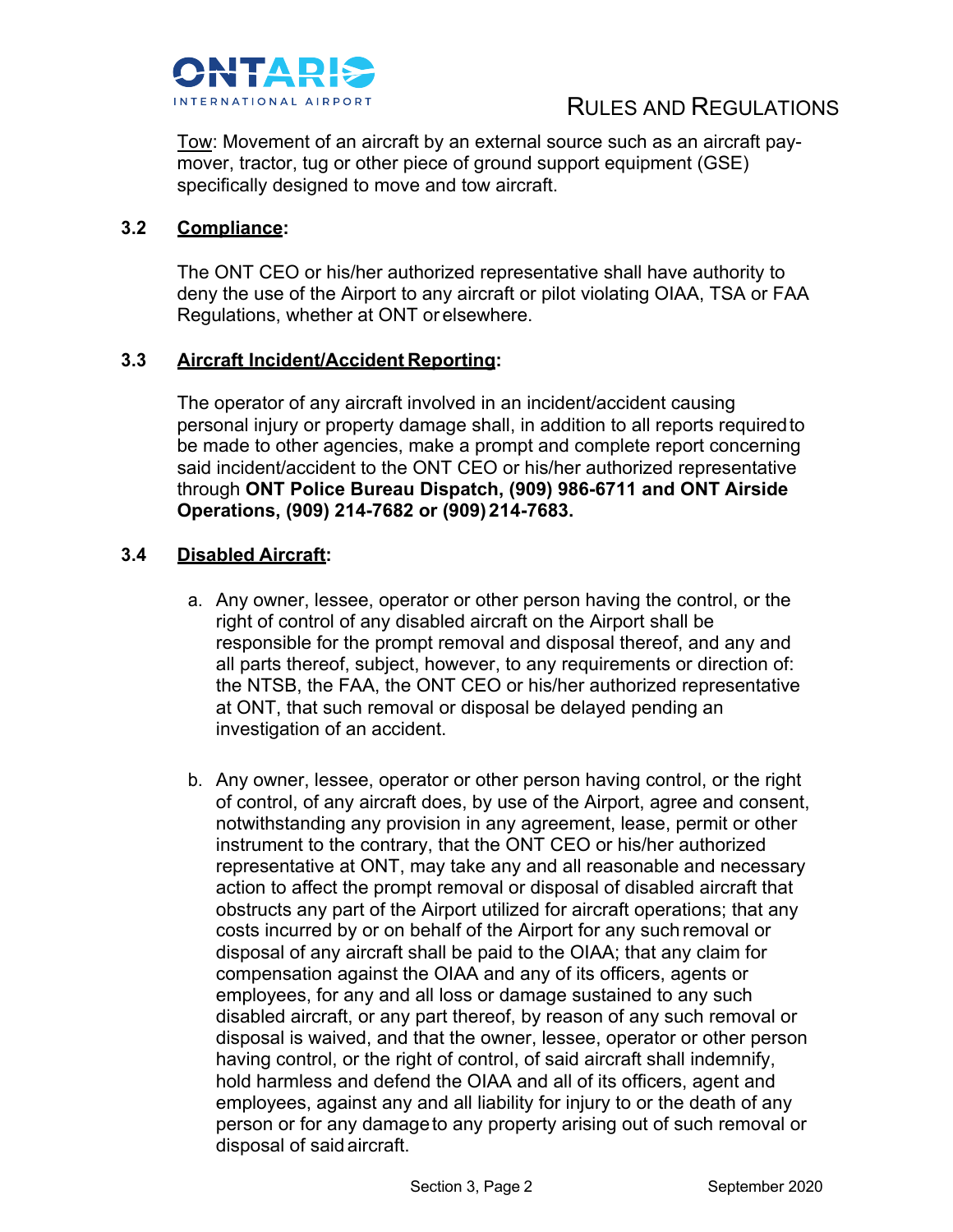

c. Air carrier airlines, and owners of aircraft based at ONT, can assist the Airport in the recovery of disabled aircraft by submitting, to ONT Airside Operations, a completed Disabled Aircraft Recovery Operations Questionnaire (DARO). For DARO forms, see **Appendix 3, Disabled Aircraft Recovery OperationsQuestionnaire**.

#### **3.5 Protection of Aircraft:**

- a. All persons shall navigate, land, service, maintain and repair aircraft in conformity with Federal Aviation Administration (FAA), Transportation Security Administration (TSA), and National Transportation Safety Board (NTSB) laws and regulations; California State Department of Transportation - Division of Aeronautics Rules and Regulations; and, ONT Rules and Regulations contained herein.
- b. No person shall interfere or tamper with any aircraft at the Airport or start the engine of such aircraft without the operator's consent; nor shall any employee of the OIAA move or handle such aircraft, except in cases of emergency.
- c. No person shall enter an aircraft without the consent of the owner or representative in-charge; excluding emergency response personnel actively responding to an aircraft emergency.
- d. Unattended aircraft shall have all doors closed, and methods of boarding (boarding bridges, stairs and ladders) removed from providing access to aircraft doors. For further information, see **Section 7, Airport Security.**

#### **3.6 Aircraft Parking Responsibility:**

- a. Direct approval from ONT Airside Operations, (909) 214-7682 or (909) 214-7683, is required prior to an aircraft using any public aircraft parking position or passenger gate.
- b. Unless previously authorized by ONT Airside Operations, no person shall park, or leave an aircraft positioned on any ONT aircraft movement area, safety area, aircraft apron, cargo ramp, or other area in such a way that any portion of an aircraft protrudes:
	- 1) Onto a runway, taxiway or taxilane;
	- 2) Beyond an aircraft parking position safety clearance envelope marking (red/white);
	- 3) Into a vehicle roadway, or other area designated unsafe for aircraft parking by ONT.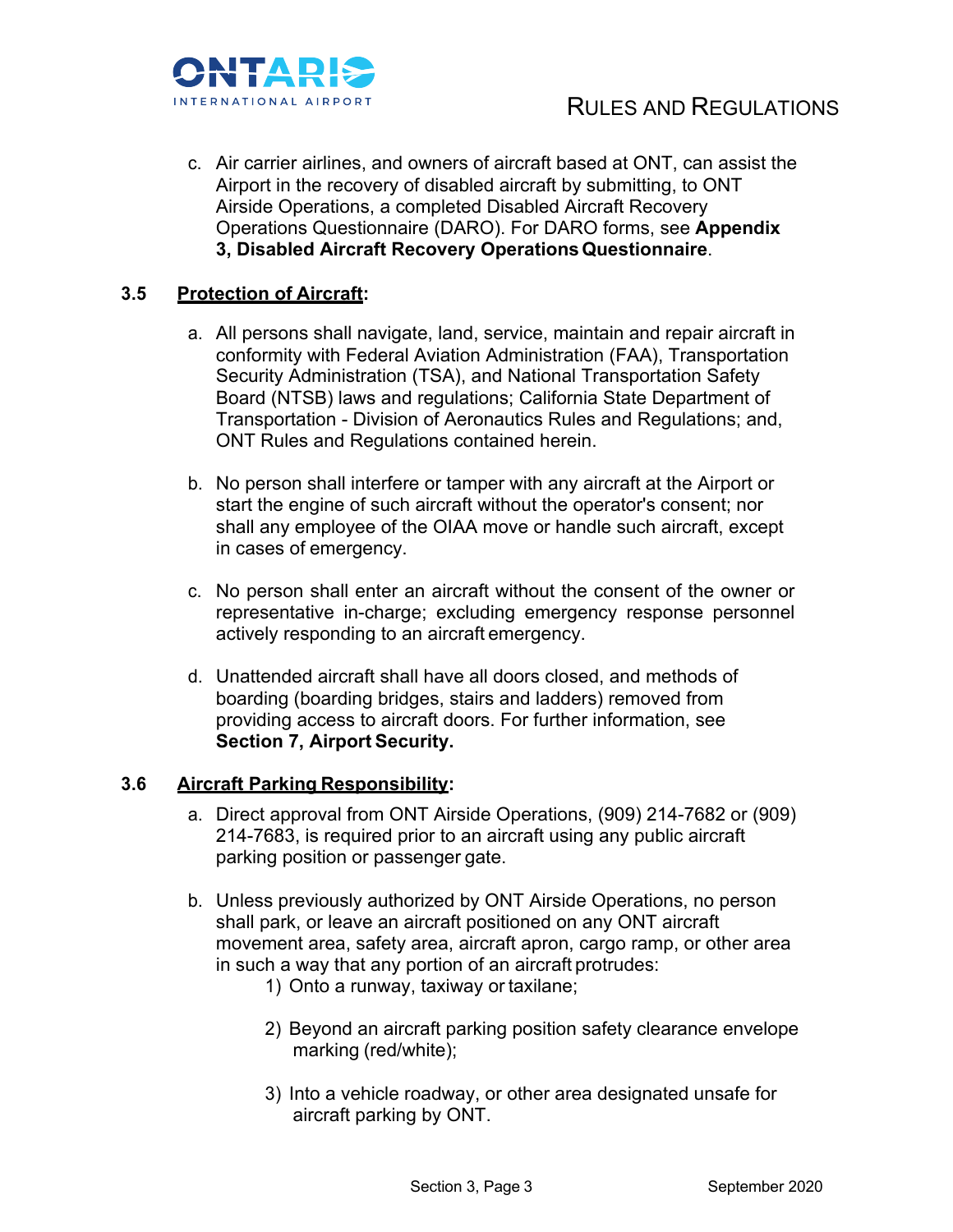

- c. The ONT CEO or his/her authorized representative may instruct the operator of any aircraft parked, or stored, at ONT to be moved from its current parked or stored position. If the aircraft operator refuses to comply with such directions, the ONT CEO or his/her authorized representative may order such aircraft moved at the expense of the owner or operator, and without liability for the damage, which may result in the course of such moving.
- d. See **Section 4, Airport Facilities, Aircraft Parking andPassenger Gate Use**, for specific information regarding aircraft parking position use and size limitations.

#### **3.7 Aircraft Repairs/Maintenance:**

- a. All maintenance of aircraft including engines performed on ONT public aircraft parking positions, or passenger terminal gates, must be approved by ONT Airside Operations, (909) 214-7682 or (909) 214- 7683. Aircraft engine and system fluid checks and replenishment, minor adjustments, and emergency repairs may be performed on aircraft parking positions, or ramps, when such repairs can be safely accomplished, and in compliance with the following instructions:
	- 1) No inconvenience to other Airport tenants or personnel.
	- 2) All aircraft repairs on public aircraft parking positions, or passenger terminal gates, must be completed within originally scheduled airline flight arrival and departure times.
	- 3) High power run (for maintenance or testing) of aircraft engines is prohibited at all aircraft parking positions.
	- 4) Any aircraft being repaired on aircraft parking positions shall be moved immediately upon the request by ONT Airside Operations, (909) 214-7682 or (909) 214-7683.

#### **3.8 Starting or Running of Aircraft Engines:**

- a. Aircraft engine start, and engine run is permitted on public aircraft parking positions, provided following conditions are met:
	- 1) The aircraft engine(s) are run at minimum idle power.
	- 2) The aircraft is properly parked with fuselage longitudinally centered over the lead line and nose gear on top of the parking position painted nose block marking.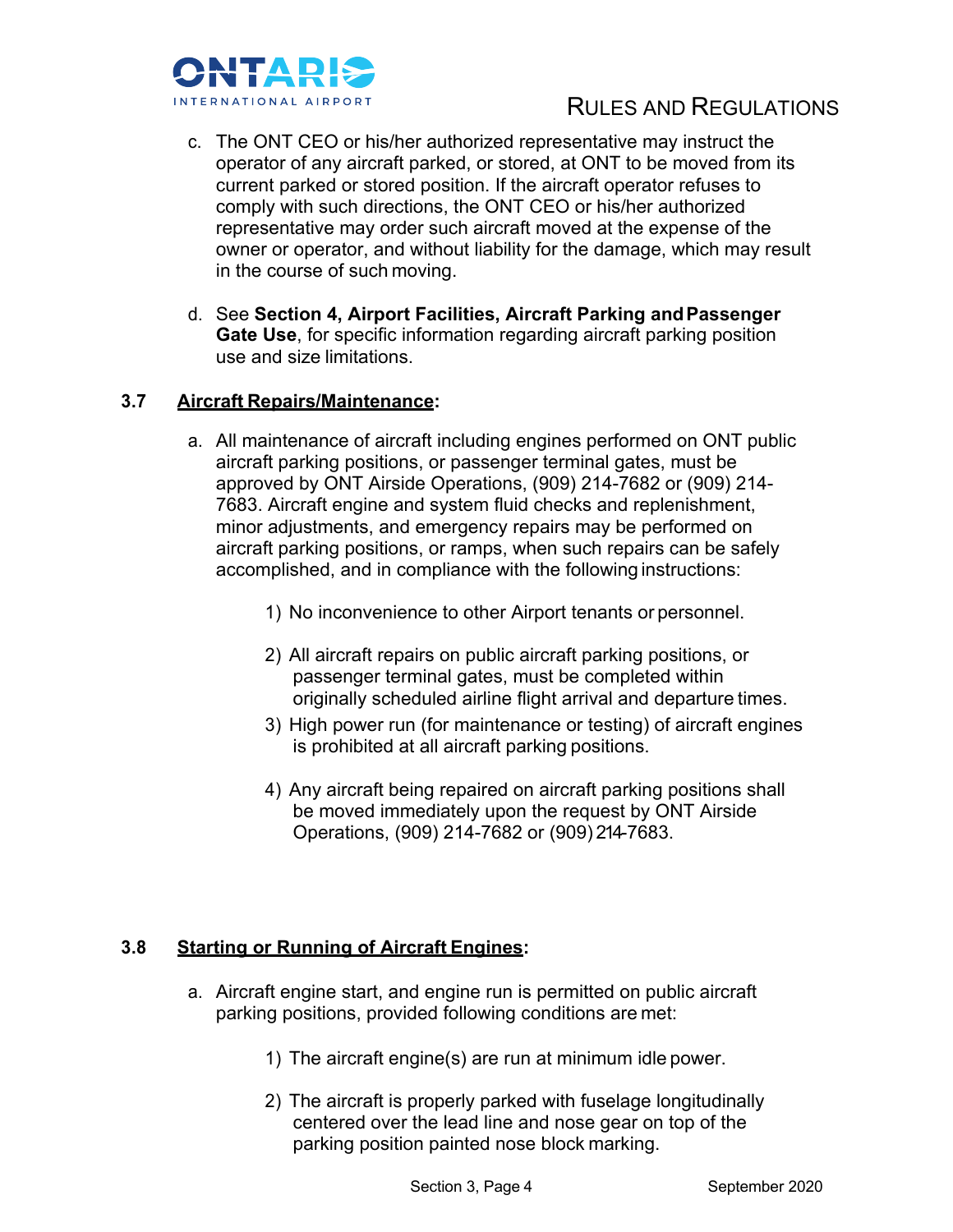

- 3) The aircraft operator has sufficient ground/ramp safety personnel positioned, at each side and aft of the aircraft, to stop vehicle traffic from passing behind the aircraft.
- 4) The aircraft operator advises ONT ATCT prior to starting engine(s).
- 5) Minimum power idle engine runs are limited to five (5) minutes in duration, unless otherwise approved by ONT Airside Operations, (909) 214-7682 or (909) 214-7683.
- b. Auxiliary Power Units (APU) are run only as required to accomplish necessary maintenance or preflight operations.
- c. No aircraft engine shall be started, or run, unless a licensed pilot or certified Airframe and Power Plant mechanic is attending the aircraft controls. To deter movement, wheel clocks equipped with ropes, or other suitable means of chocking aircraft wheels, shall be placed in front of the main landing gear wheels before starting engine(s), unless the aircraft is secured in position by functioning locking brakes.
- d. Aircraft engines shall be started and run in Airport approved locations, including leased premises, designated by the ONT CEO or his/her authorized representative as coordinated by ONT Airside Operations, (909) 214-7682 or (909) 214 -7683.
- e. All aircraft shall be pushed back from its parking position with its fuselage longitudinally centered over, and parallel to, a taxiway centerline before commencing engine start.
- f. Pilots and mechanics are prohibited from running an aircraft engine unless reasonably necessary for the maintenance, testing or repair of such engine, the instruction of mechanics or pilots, the moving or the flight operation of the aircraft, and complies with **Section 5, ONT Noise Management Procedures.**
- g. Turbojet and turbofan cross-bleed engine air-start of multi-engine aircraft may be conducted on taxiways provided the following conditions are met:
	- 1) The aircraft Auxiliary Power Unit (APU) is inoperative.
	- 2) The aircraft operator advises ONT ATCT prior to starting engines.
	- 3) Cross-bleed engine start procedure is conducted while the aircraft is longitudinally centered over and parallel to a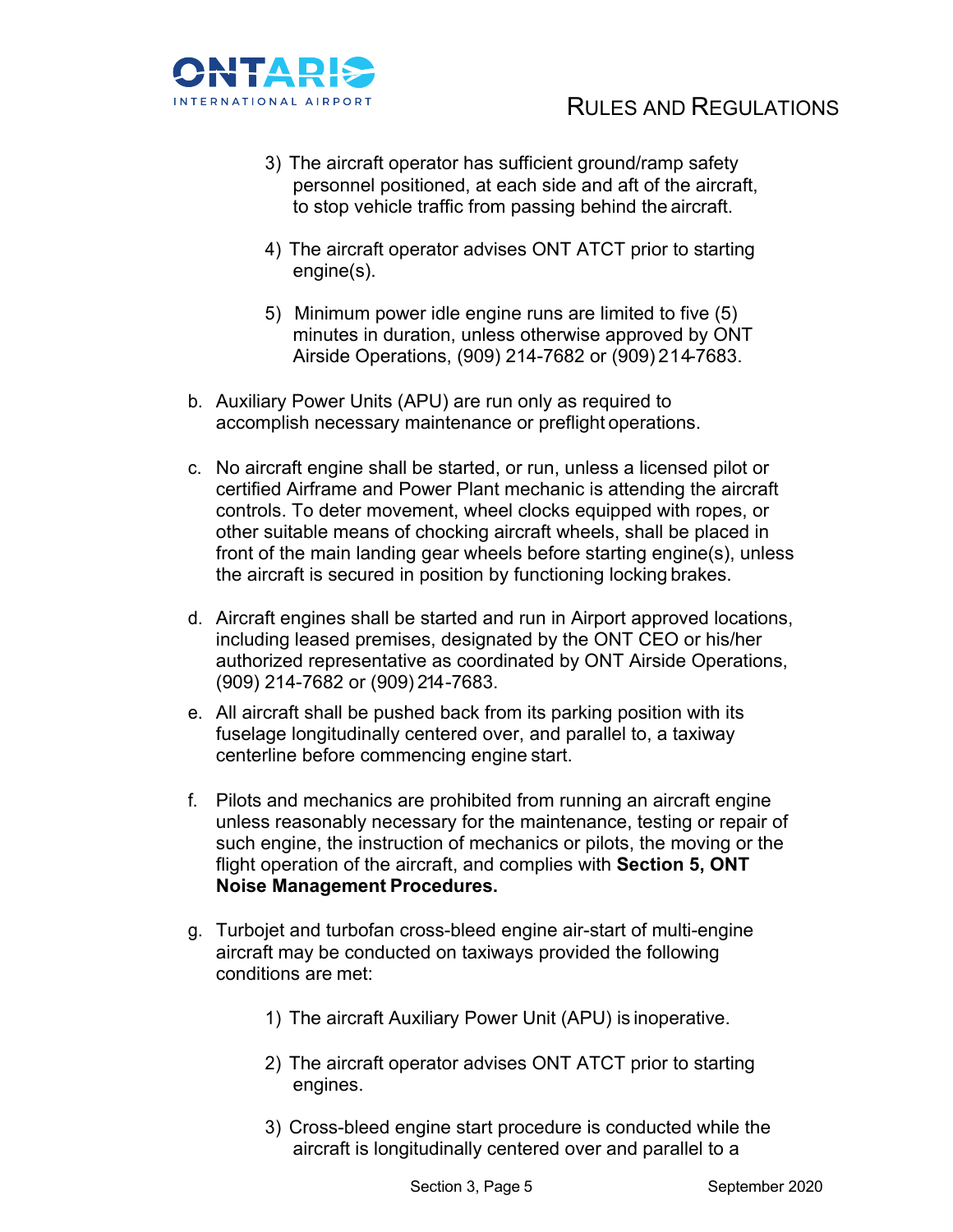

taxiway centerline before engine start is performed.

- h. Aircraft flights delayed on public aircraft parking positions are prohibited from running engine(s). Aircraft power supply must be provided by: Passenger Boarding Bridge, APU, or other Ground Power Unit (GPU).
- i. The starting or operating of aircraft engines inside a hangar or within 25 feet of a building or other structure is prohibited.
- j. No aircraft engine exhaust, blast, and/or propeller wash shall be directed in such a manner as to cause injury, damage, or hazard to any person, structure, or property. If it is impossible to run aircraft engines or taxi aircraft without compliance of the above limitations, the engine(s) must be shut off and that aircraft towed.
- k. Aircraft engines shall not be operated during refueling or defueling operations, or during a fuel spill, unless otherwise approved by the OFD Station 10 Captain in Charge. For further information, see **Section 6, Fire Safety.**

#### **3.9 High Power Run of Aircraft Engines (Run-up):**

- a. High power run of aircraft engines is prohibited on all ONT aircraft gates and parking positions.
- b. Aircraft operators must obtain location approval and instructions from ONT Airside Operations, (909) 214-7682 or (909) 214 -7683, before conducting sustained run of any aircraft engine above minimum idle power; high power engine operation, or engine run. In most cases,an Airside Operations aircraft escort is required to/from the assigned engine run location.
- c. If more than one engine is to be run, each engine should be checked separately; however, if required for airframe and power loading requirements, more than one (1) engine can be run simultaneously with prior notification to and approval from ONT Airside Operations, (909) 214-7682 or (909) 214 -7683.
- d. To the greatest extent possible, high power engine runs are to be operated at minimum time required to accomplish necessary maintenance or preflight checks.
- e. ONT prohibits high power run of aircraft engines for maintenance, or test purposes, on both leased and non-leased areas between the hours of 2200-0700 local time. During these hours, the aircraft APU shall only be operated for maintenance and preflight operations. For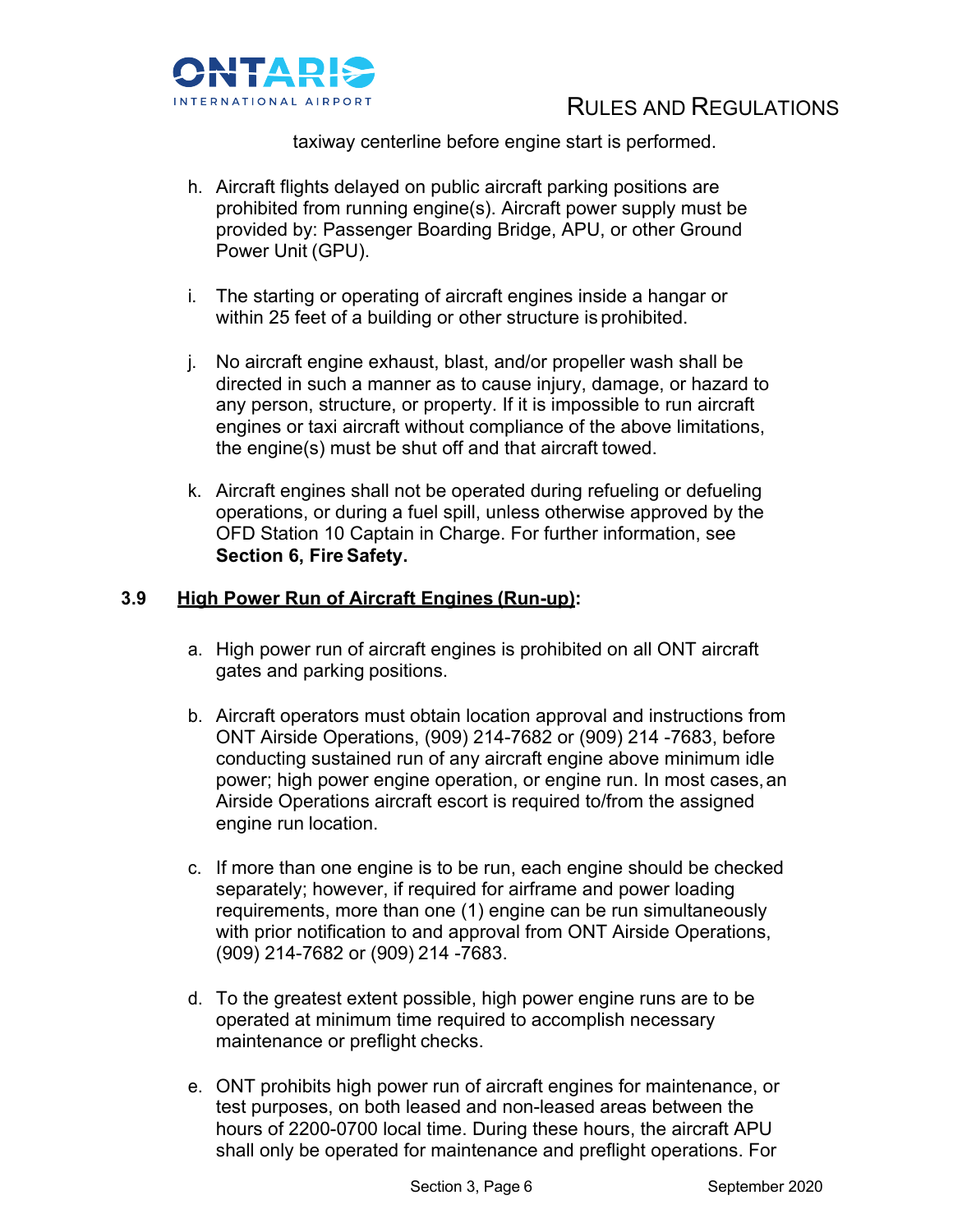

further information on ONT noise management, see **Section 5, Aircraft Noise Mitigation Procedures.**

#### **3.10 Air Traffic Rules:**

- a. Aircraft classified as ultralight, unmanned, motorless (gliders) and towed; including aircraft that tow banners, are prohibited at ONT.
- b. Formation takeoffs and landings involving multiple aircraft on any active runway at the same time are prohibited at ONT. Exceptions may be approved on a case by case basis by ONT Airside Operations at (909) 214-7682 or (909) 214-7683.
- c. Ramjet and rocket-assisted or any other type of assisted takeoffs are prohibited at ONT.
- d. Touch and go landings conducted by turbojet and turbo-fan aircraft are prohibited at ONT; turbo-prop aircraft excepted.
- e. No person shall land on or takeoff from any runway during the time that said runway is closed to operations by order of the ONT CEO or his/her authorized representative except in cases of emergency.
- f. No person shall land or takeoff or attempt to land or takeoff any aircraft from any runway, which is at the time being used by another aircraft, except in cases of emergency as instructed by ONT FAA ATCT.
- g. Aircraft landing at the Airport shall make the landing runway or touchdown area available to others by exiting the runway or touchdown area as promptly as possible.
- h. No aircraft having an actual gross weight (including passenger, cargo, fuel, equipment, etc.) in excess of the FAA Certificated maximum gross weight for such aircraft shall land, takeoff, or taxi at the Airport without permission of the ONT CEO or his/her authorized representative.

#### **3.11 Aircraft Movement on Air Operations Area (AOA):**

- a. An FAA ONT ATCT issued clearance is required prior to any aircraft being flown, taxied, towed, or otherwise moved on ONT Aircraft Movement Areas (AMA).
- b. All aircraft operators who taxi, tow, or move aircraft at ONT shall be thoroughly familiar with the location of all runways, taxiways, aircraft parking positions, and navigational aids, prior to conducting aircraft movement operations at ONT.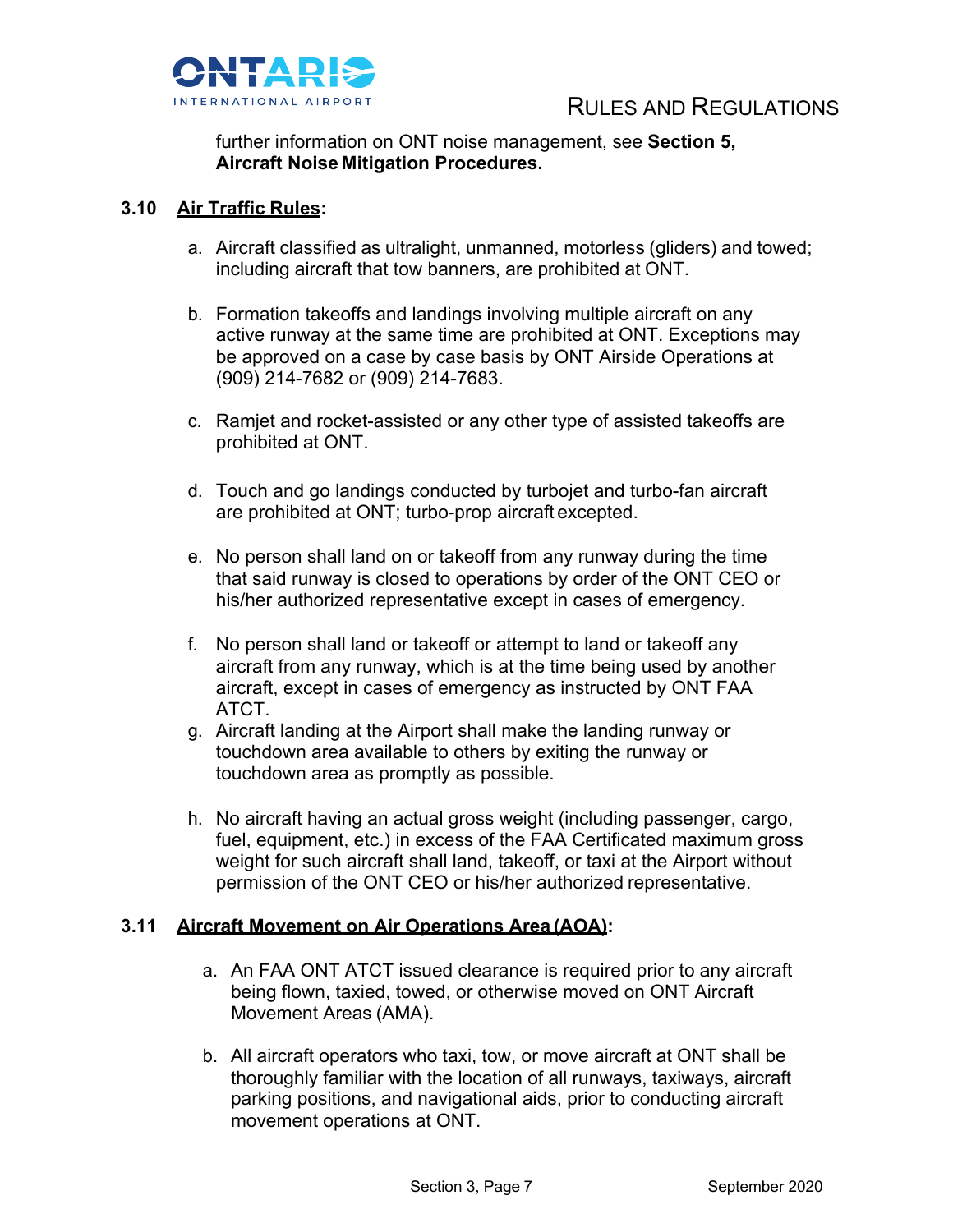

- c. Aircraft operators who fly, taxi, or tow aircraft at ONT shall be familiar with the most current U.S. Department of Transportation, National Aeronautic Charting Office, Civil Flight Information Publication, FAA Chart Supplement, Southwest U. S. published for ONT.
- d. Non-pilot personnel towing aircraft and intending to cross any active ONT runway require escort by ONT Airside Operations, (909) 214 –7682 or (909) 214 -7683.
- e. Non-pilot personnel moving aircraft on ONT AMA shall successfully complete the ONT ASMP prior to taxi or towing an aircraft.
- f. Airport tenants who operate aircraft at ONT are responsible for ensuring their personnel are trained in and familiar with, the proper methods and procedures for the operation of aircraft, aircraft systems, and aircraft Ground Support Equipment (GSE); including proper Pilot/Controller communication procedures and VHF radio operation. The Airport also requires said tenants to have and use UHF radio (two-way air-to-ground), Aircraft communications addressing and reporting system (ACARS), or other method of direct communications between their ONT ramp/operations personnel and the aircraft to ensure the safe and fluid movement of aircraft to include, but not limited to, assignment of aircraft parking assignments. Ramp/Operations personnel need the ability to communicate directly with flight crew (Pilots) of aircraft operating under their direction at ONT to establish and confirm assigned parking positions to inbound aircraft prior to the aircraft reaching passenger terminal gates or other assigned parking areas at ONT.
- g. No aircraft at ONT shall be taxied, towed, parked, or otherwise moved on any closed, deactivated, or restricted Aircraft Movement Area, aircraft apron, cargo ramp or aircraft parking position, unless authorized by ONT Airside Operations, (909) 214-7682 or (909) 214- 7683.
- h. Aircraft operators at ONT must ensure the safe movement of their aircraft, proceeding only after verifying no danger of collision with persons or property is present.
- i. Aircraft under taxi, tow, or otherwise being moved on ONT runways, taxiways, taxilanes, aircraft aprons and cargo ramps, or other ONT owned property, requires a qualified person to continuously attend all aircraft controls; and monitoring of designated ONT FAA ATCT frequencies. In the event of radio equipment failure (lost communication) ATCT controllers may use an ALDIS Lamp (light gun) for communication; or dispatch ONT Airside Operations to provide escort to the aircraft in question.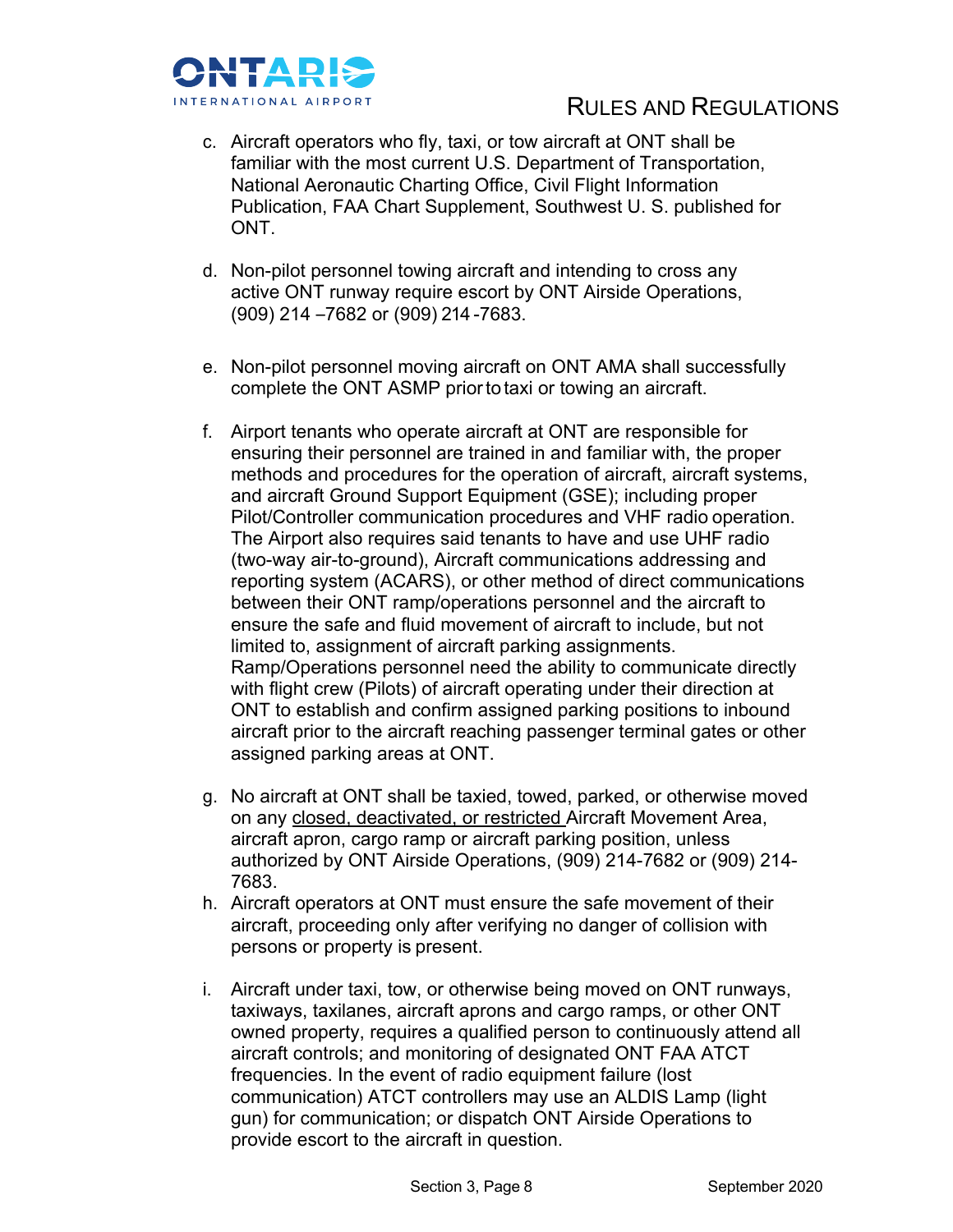

- j. No aircraft shall be operated, taxied, towed, or otherwise moved at ONT in a careless or negligent manner in disregard of the rights and safety of others; at unusual attitude or speed which endangers persons or property. Aircraft are not permitted to make arrival or departure turns which cause the over-flight of ONT passenger terminals.
- k. Aircraft under power shall not execute 180° turns, in position, on ONT aircraft aprons, cargo ramps, and taxiways; except, when authorized by ONT ATCT controllers having prior approval from ONT Airside Operations, (909) 214-7682 or (909) 214-7683.
- l. No aircraft at ONT shall be moved, pushed-back, or towed, except by a vehicle type (pay-mover, tractor or tug) recommended or approved for such a purpose. All aircraft GSE and vehicles are subject to Airport Safety inspections, and are restricted to routes, by use, as prescribed by ONT Airside Operations, OPD Airport Bureau, and OFD Station 10 personnel.
- m. No aircraft at ONT shall be towed, or otherwise moved on any AMA, apron or ramp, without an operational aircraft braking system, unless under control of specialized tow equipment designed to tow aircraft without requiring the operation of aircraft brakes.

#### **3.12 Intersection Departures:**

Turbojet and turbofan powered aircraft intersection departures are prohibited at ONT; except departures on runway 08L, from taxiway D and on runway 26R at taxiway V. Propeller driven aircraft intersection departures are permitted during official daylight hours, upon pilot request, for improved air trafficefficiency.

#### **3.13 Helicopter Operations:**

- a. ONT does not have official heliport or helipad markings. All helicopter landing and takeoff operations shall be to/from Fixed Base Operator (FBO) leased premises, unless otherwise permitted by the ONT CEO or his/her authorized representative through ONT Airside Operations, (909) 214-7682 or (909) 214 -7683.
- b. Helicopter arrivals and departures at ONT shall always operate under the direction of the FAA ONT ATCT. No helicopter may land or takeoff at ONT unless it is equipped with VHF radio to maintain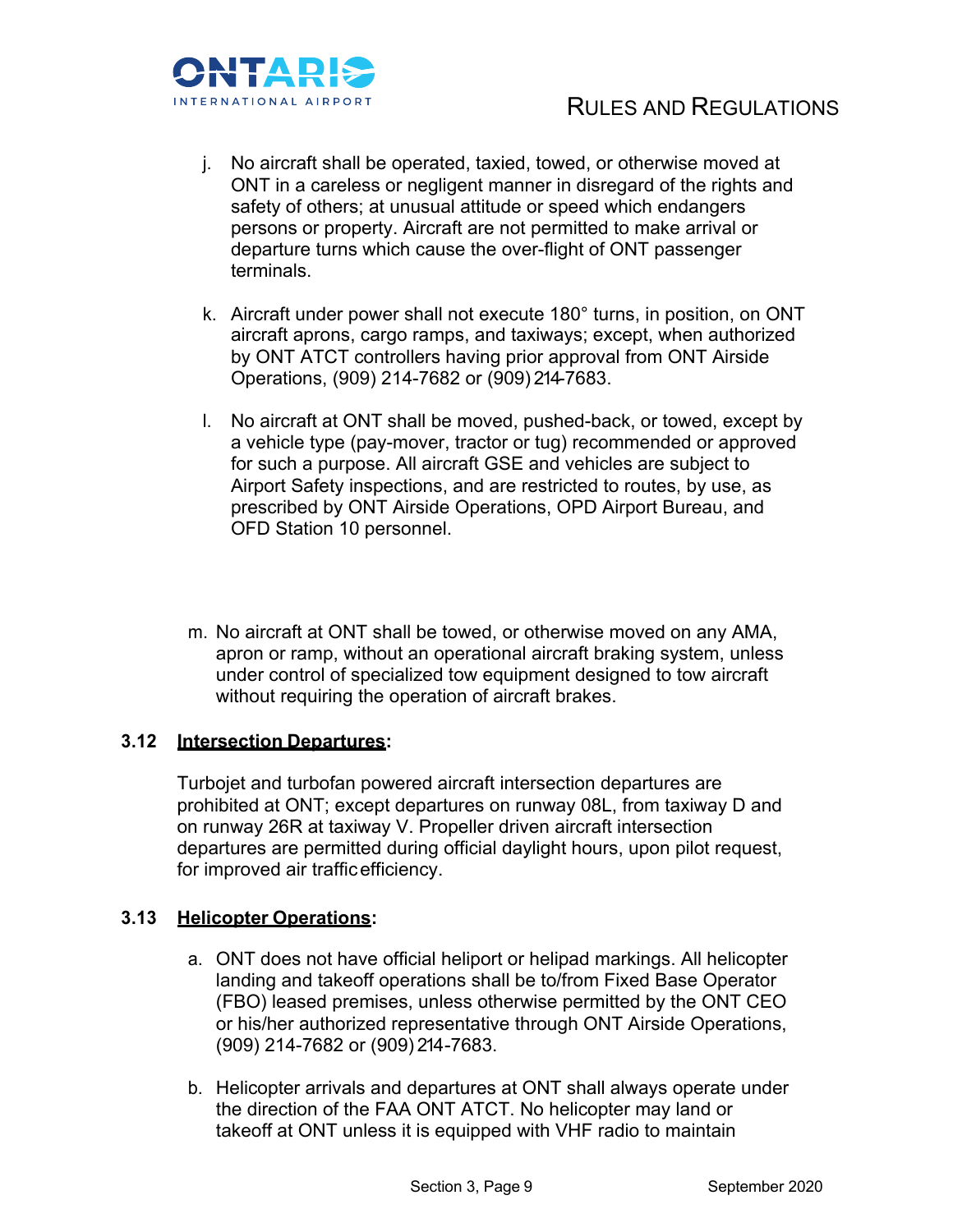

communications with the FAA ONT ATCT.

- c. Parked helicopters shall have braking devises or rotor mooring tiedowns applied to the rotor blades. Helicopters shall not be taxied, towed or otherwise moved with rotors turning unless there is a clear area of at least 25 feet in all directions from the outer tips of rotor blades.
- d. No helicopter shall be left running unless a certificated helicopter pilot or a certificated mechanic is at the controls.

#### **3.14 Use of Unsafe Areas:**

No aircraft shall park, tow, taxi, land or takeoff on ONT AMA (runways, taxiways and taxilanes) or other parts of the AOA (aircraft gates, aprons, or cargo ramps) when considered unsafe, closed, or identified as unavailable for use. The boundaries of unsafe, unavailable, or closed areas may be marked by vehicles equipped with yellow or red beacons/strobes, a lighted or surface painted yellow movement area closure 'X'; or, as identified by an end of taxiway sign, barricades, delineators, or high intensity red lights. An appropriate NOTAM shall be issued by ONT Airside Operations for all closures and unsafe conditions.

#### **3.15 Aircraft Power-Back Operations:**

Aircraft power-back operations are not permitted at ONT unless approved by ONT Airside Operations (909) 214-7682 or (909) 214-7683.

#### **3.16 Small Aircraft:**

The FAA classifies small aircraft as weighing less than 12,500 pounds. Operators of small aircraft are cautioned to keep safe distance from aircraft blast created by Large, Heavy and Super-Heavy aircraft operated at ONT.

#### **3.17 Taxiing In or Out of Hangars:**

No aircraft shall be taxied into or out of a hangar under its ownpower.

#### **3.18 Aircraft Lighting During Hours of Darkness:**

a. Every aircraft parked on unlighted ramp or apron areas shall have navigational/position lights illuminated or wingtips marked by delineation between the hours of official sunset and sunrise, orduring periods of low visibility, except in areas designated by ONT Airside Operations such as ramp and apron areas which are properly illuminated during these hours.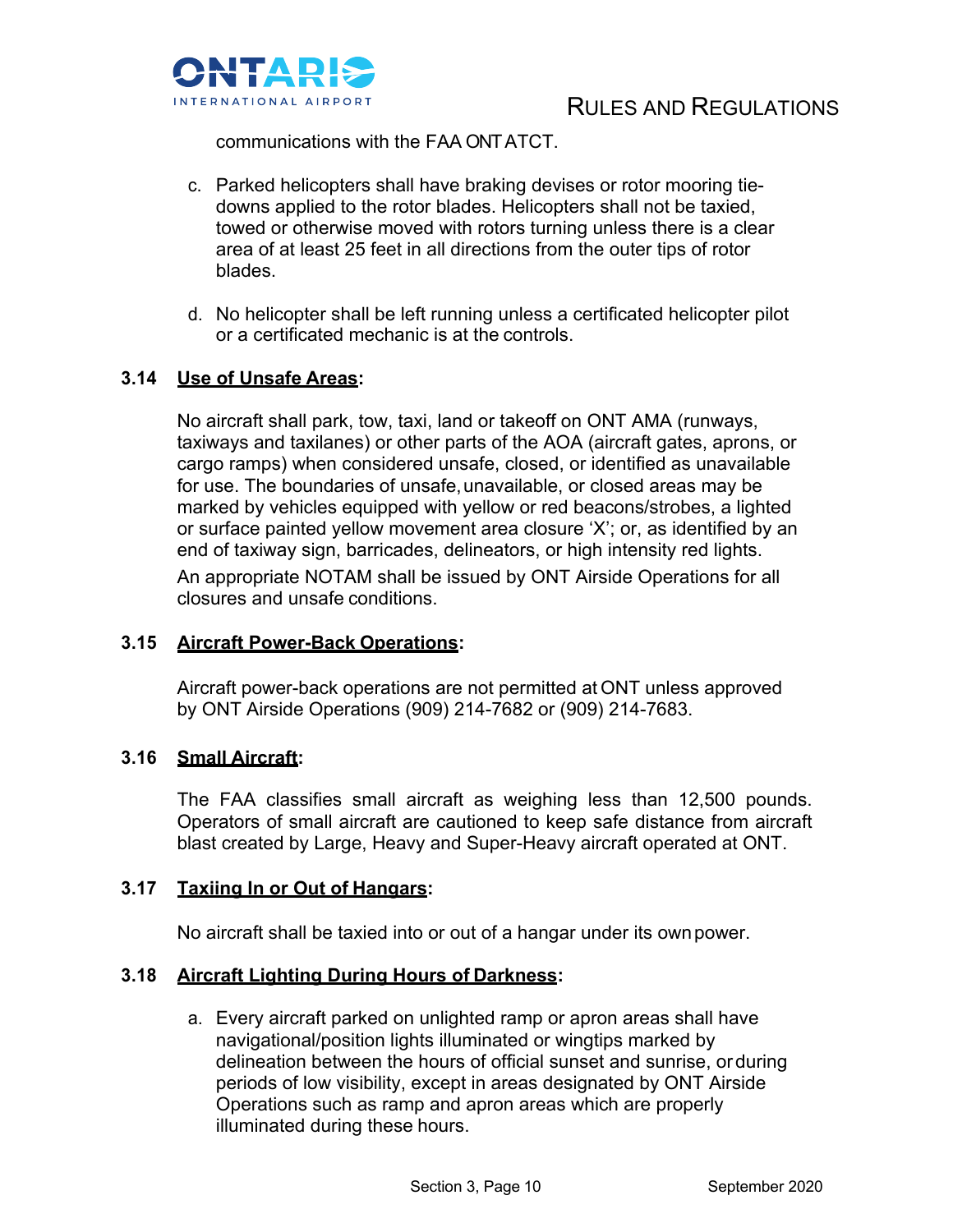

b. All aircraft being taxied, towed or otherwise moved on the ramp, apron or taxiways shall proceed with navigational lights illuminated or approved alternative lighting between the hours of official sunset and sunrise, and during periods of low visibility. Aircraft unable to provide operational navigational lights require (dark tow) escort by ONT Airside Operations, (909) 214-7682 or (909) 214-7683.

#### **3.19 Aircraft Operations in Low Visibility and Adverse Weather Conditions:**

ONT has an FAA approved Low Visibility Operations/Surface Movement Guidance and Control System (LVO/SMGCS) Plan for aircraft movement during periods of low visibility and adverse weather, i.e., fog, precipitation, smoke and haze. The ONT LVO/SMGCS Plan provides safe routes for aircraft taxiing to/from the runway environment.

- a. In low visibility weather conditions (Runway Visual Range (RVR) at or below 1200 feet horizontally) FAA ONT ATCT controllers and ONT Airside Operations shall determine the need to activate the ONT LVO/Surface Movement Guidance and Control System (LVO/SMGCS) Plan.
- b. In LVO/SMGCS conditions, all ground vehicle traffic, construction, and maintenance activity are prohibited in aircraft movement areas. Exempt are ONT Airside Operations vehicles with FAA ATCT clearance and vehicles responding to an emergency or other special needs situation.
- c. All non-essential vehicle operations not directly supporting aircraft servicing will be restricted when the ONT LVO/SMGCS Plan is in effect. Individual airlines shall decide which vehicles are essential for use during LVO/SMGCS conditions. For further information, see **Appendix 1, Low Visibility Operations/Surface Movement Guidance and Control System (LVO/SMGCS) Plan**; and, **Section 9, Motor Vehicle Operations.**

#### **3.20 Flight Training and Student Pilots:**

Designated as FAA Class 'C' Airspace, ONT is available to pilot familiarization and training flights. ONT ATCT may be unable to provide services to training flight activity during periods of high-volume air traffic.

#### **3.21 Charter and Itinerant Aircraft:**

- a. Airlines with an Air Carrier Operating Permit (ACOP) are required to notify the OIAA, through ONT Airside Operations, (909) 214-7682 or (909) 214-7683, in advance, as practicable, of any deviation from schedule, extra-section or chartered aircraft operation.
- b. Airlines without an ONT Air Carrier Operating Agreement (ACOA) intending to operate a charter or itinerant flight at ONT must notifythe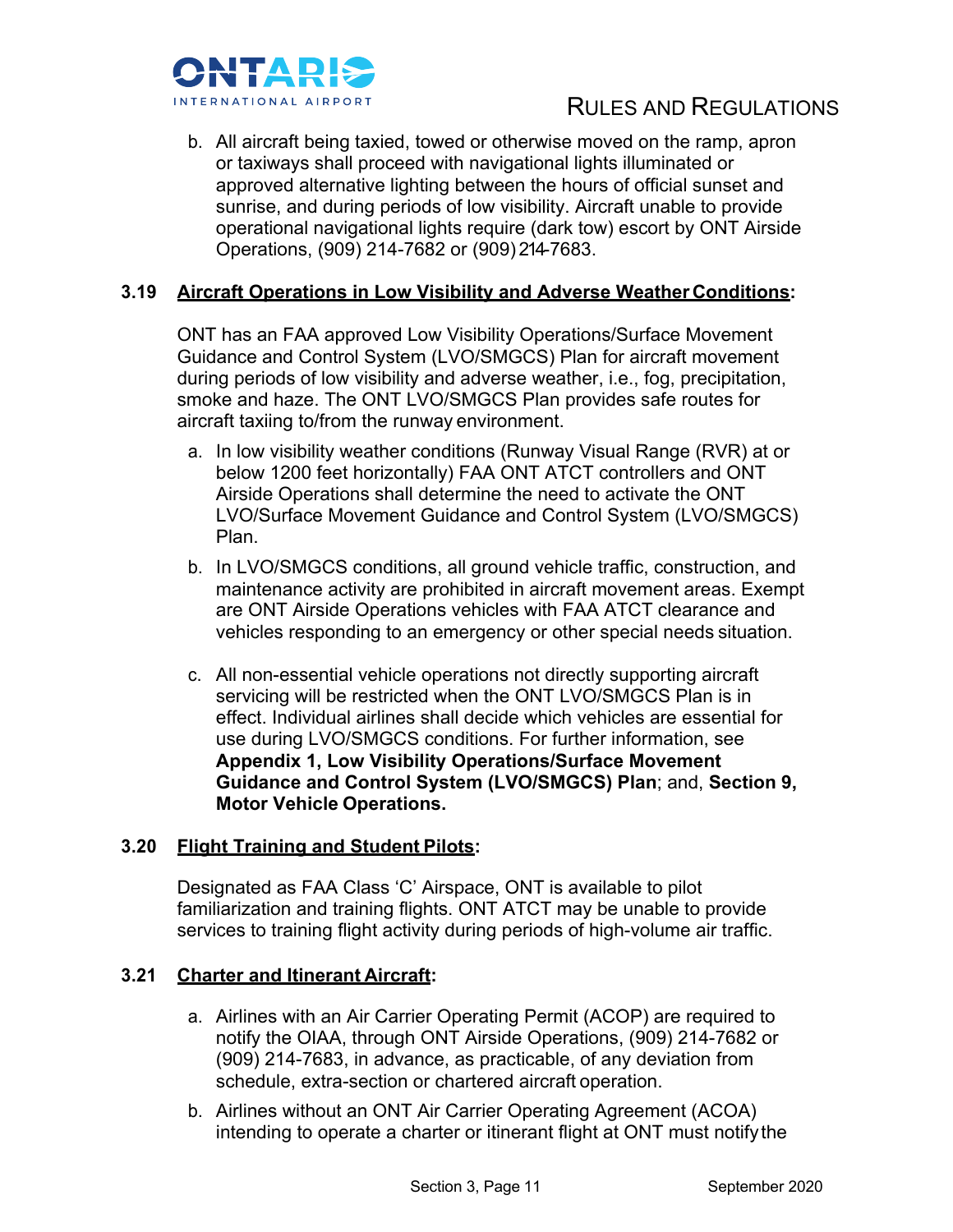

ONT CEO through ONT Airside Operations, (909) 214-7682 or (909) 214-7683, at least 48 hours in advance of any aircraft operation. For further information, see **Section 8, Airport Operating Permits.**

- c. ONT tenants, airlines or FBO, who contract handling services with an itinerant or charter airlines shall notify ONT Airside Operations, (909) 214-7682 or (909) 214-7683, prior to flight operations.
- d. Access to the AOA shall adhere to escort procedures as outlined in **Section 9. Motor Vehicle Operations, and subject to prior approval** by ONT Airside Operations, (909) 214-7682 or (909) 214-7683.
- e. Charter aircraft operators, personnel, equipment and vehicles, under escort, may only ingress and egress the AOA via an ONT Secured Area Access Point (SAAP), or via FBO exclusive area leaseholds.
- f. ONT FBO and air carriers shall provide positive control of all charter and itinerant passengers at their facilities; all FBO(s) must ensure nonscreened charter passengers are not allowed to intermingle with screened passengers, per current Transportation Security Order(s) (TSO) as issued by DHS-TSA mandate.

#### **3.22 Into-Plane Refueling:**

All aircraft refueling must be performed by authorized ONT tenants with properly trained personnel. Hydrant refueling systems are not currently available at ONT.

#### **3.23 Markings, Signs and Signals:**

The pilot in command (PIC) or other person(s) engaged in the operation of any aircraft must, always, comply with any lawful order, signal, and instruction of the ONT CEO or his/her authorized representative as subject to the direction of FAA ONT ATCT personnel. When the operation of aircraft is controlled by lights, signs, signals, and markings; all lights, signs, signals, and markings shall be obeyed, unless otherwise directed by the ONT CEO or his/her authorized representative.

#### **3.24 Washing of Aircraft:**

No aircraft shall be wet washed at ONT. Dry washing and polishing of aircraft at terminal gates and aircraft parking positions is permitted provided the ramp remains clean and free of debris from this operation. Non-storm water (rain) discharge into storm drains is forbidden. For further information, see **Appendix 2, Best Management Practices (BMP) and Storm Water Pollution Prevention Plan.**

#### **3.25 Painting Guidelines for Aircraft Aprons, Cargo Ramps, Taxiways and Taxilanes:**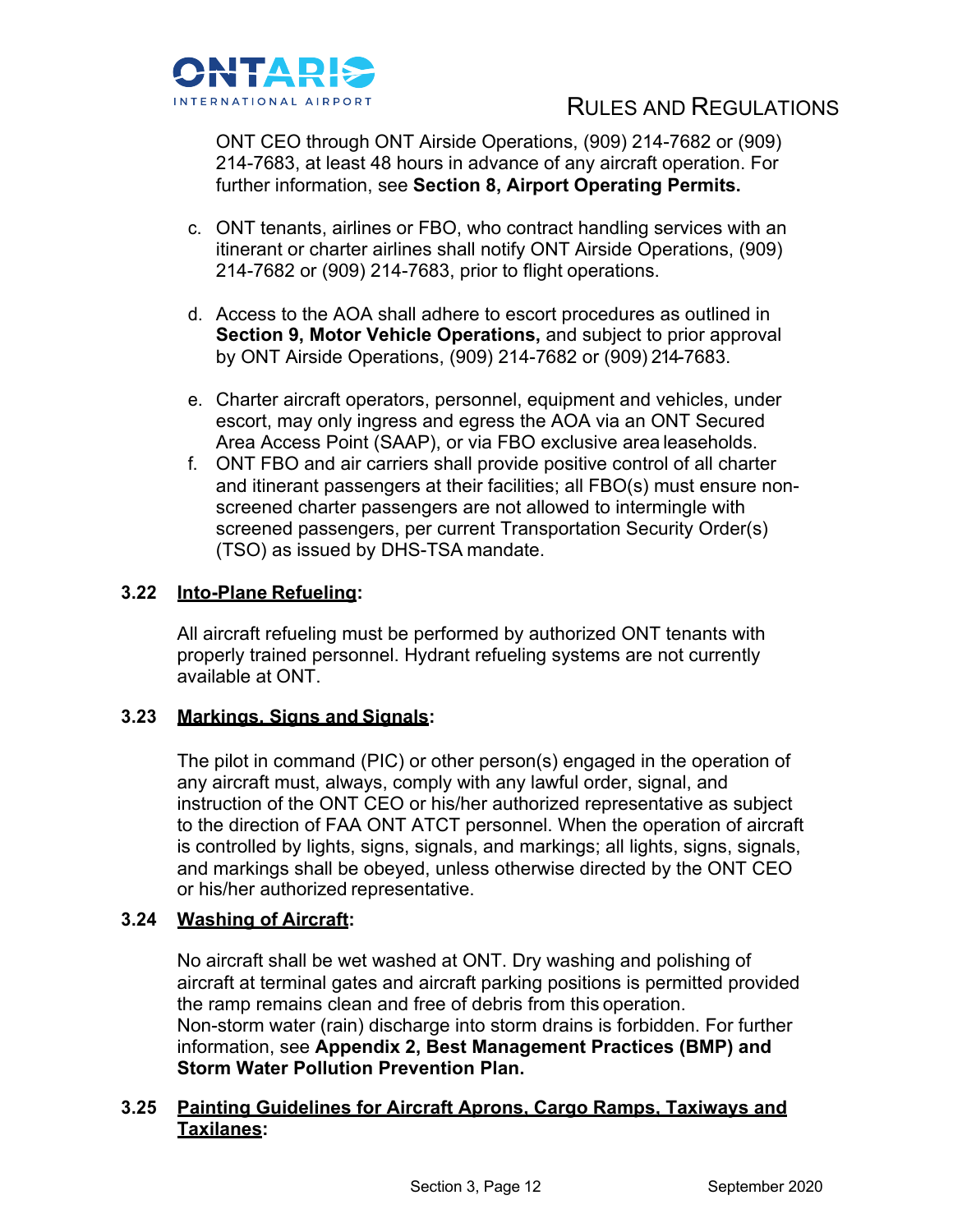

All surface painted markings require the approval of the OIAA and ONT Airside Operations, (909) 214-7682 or (909) 214-7683. All Taxiway, taxilane, and aircraft parking position lead-in/nose block surface painted markings are yellow.

#### **3.26 Aircraft Movement Area Lighting:**

ONT is equipped with two (2) parallel runways: 26L-08R and 26R-08L. Runways 26L, 26R and 08L are equipped with FAA Instrument Landing Systems (ILS); exclusive of runway 08R, a visual approach only runway. As necessary, FAA ONT ATCT approves ILS Category II/IIIb low visibility approaches to ONT Runway 26L when Runway Visual Range (RVR) values are below 1800 feet and above 600 feet horizontal visibility. More information on low visibility aircraft operations is identified in **Appendix 1, ONT LVO/Surface Movement Guidance Control System (LVO/SMGCS) Plan.**

a. AMA lighting supporting the runway environment includes runway edge, centerline, and touchdown zone lighting systems; and, a system of lighting, and signs, which help to provide guidance to pilots on taxiways leading to/from active runways, they include: lighted signs, runway hold position guard lights, taxiway edge, and taxiway centerline lighting installed at every runway intersection and on every major taxiway at ONT.

#### **3.27 Fees:**

The payment of fees and charges relating to aircraft use of Airport premises and facilities shall be made prior to an aircraft operator or air carrier (passenger or cargo) departing ONT. In lieu of such payments, the pilot operator or owner of an aircraft shall make satisfactory credit arrangements with the OIAA.

Without prior approval of credit, Faithful Performance Guarantee, or payment arrangement, ONT Airside Operations, (909) 214-7682 or (909) 214-7683, is authorized to collect all Airport use fees, in cash or captain's check, prior to an aircraft operated for hire departing ONT.

General Aviation (GA) aircraft operating under 14 CFR Part 91 are exempt from landing fees; however, where applicable, fees for services and facilities apply whether incurred at an FBO and Airport facilities, including use of public aircraft parking positions.

ONT tenants' having Facility Use Agreements (FUA) may prohibit tenants' ability to provide future service(s) to any air carrier operator failing to pay landing fees due and payable upon request of the Airport. ONT rate schedules are published in **Section 8, Operating Permits and Fees.**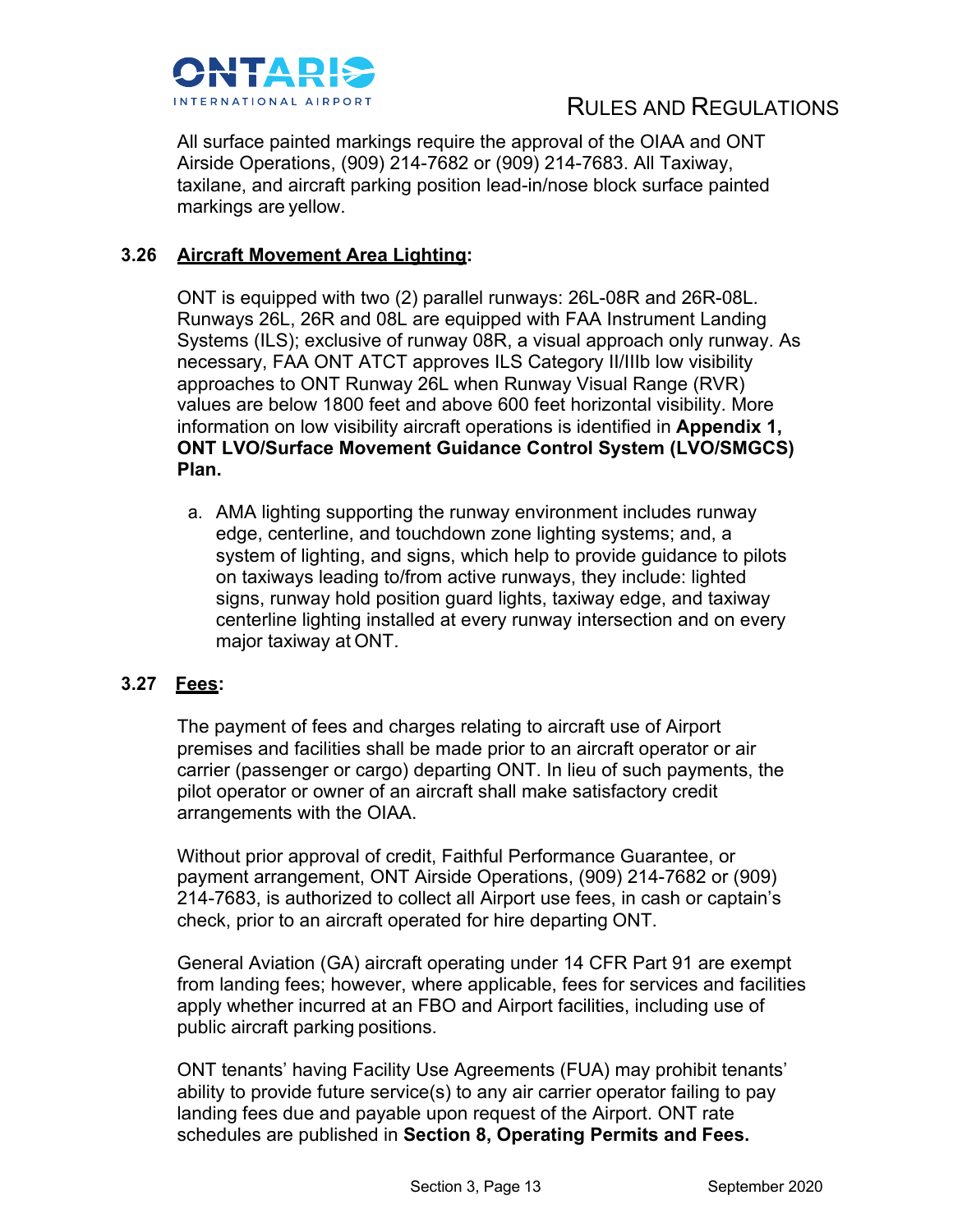

Failure to pay ONT-TEC fees and charges could restrict use of terminal facilities where applicable.